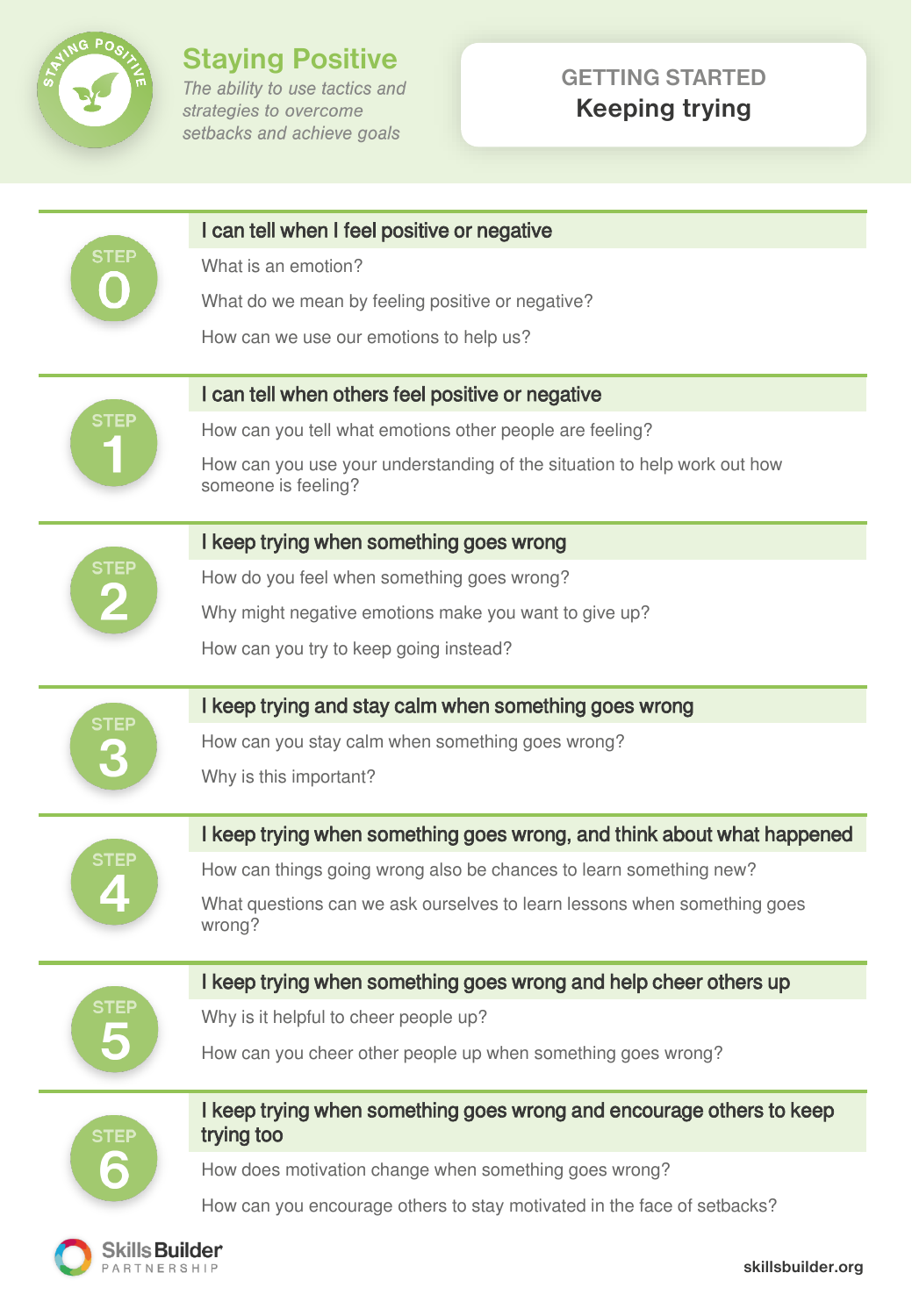

**Staying Positive** The ability to use tactics and strategies to overcome setbacks and achieve goals

## **INTERMEDIATE Finding opportunities**



#### I look for opportunities in difficult situations

What do people mean when they say to 'look on the bright side' of something?

How can you identify opportunities in difficult situations?



## I look for opportunities in difficult situations, and share these with others

What can be the risk of sharing the positive side of a difficult situation?

How can we involve others with identifying the positive side?



I look for opportunities in difficult situations, and adapt plans to use these opportunities

How can we make sure we fully understand a difficult situation?

How can we use our understanding of ourselves and the situation to adapt our plans?



#### I look for opportunities in difficult situations, and create new plans to use these opportunities

How can we find opportunities in difficult situations?

How can we turn analysis into new plans?

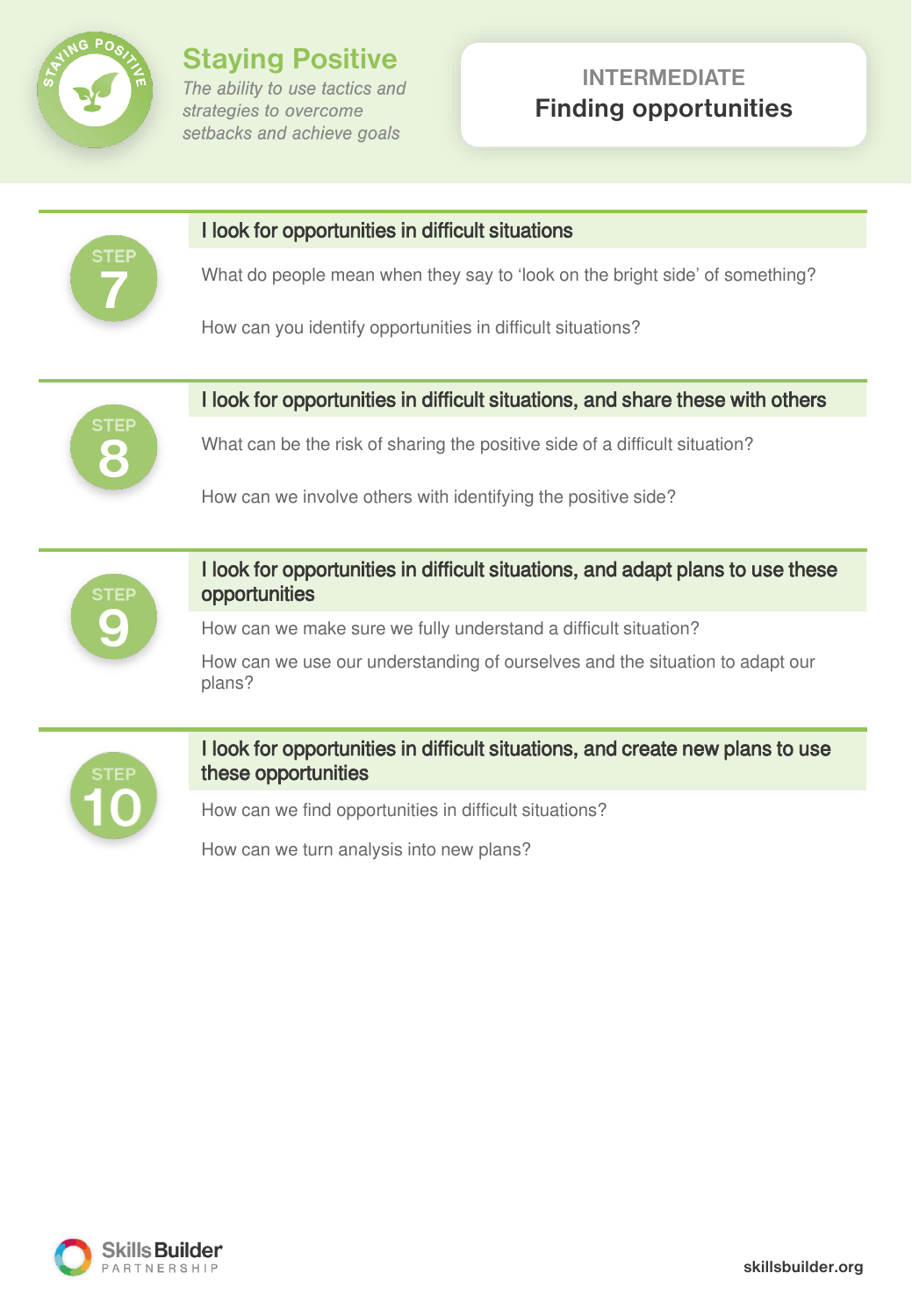

**Staying Positive** The ability to use tactics and strategies to overcome setbacks and achieve goals

## **ADVANCED Managing risks and rewards**



## I identify risks and gains in opportunities

What is the value in identifying both risks and potential gains?

How can we compare the risks and potential gains?



## I identify risks and gains in opportunities, and make plans to manage them

What does it mean to mitigate risks?

How can careful planning help to overcome risk aversion?